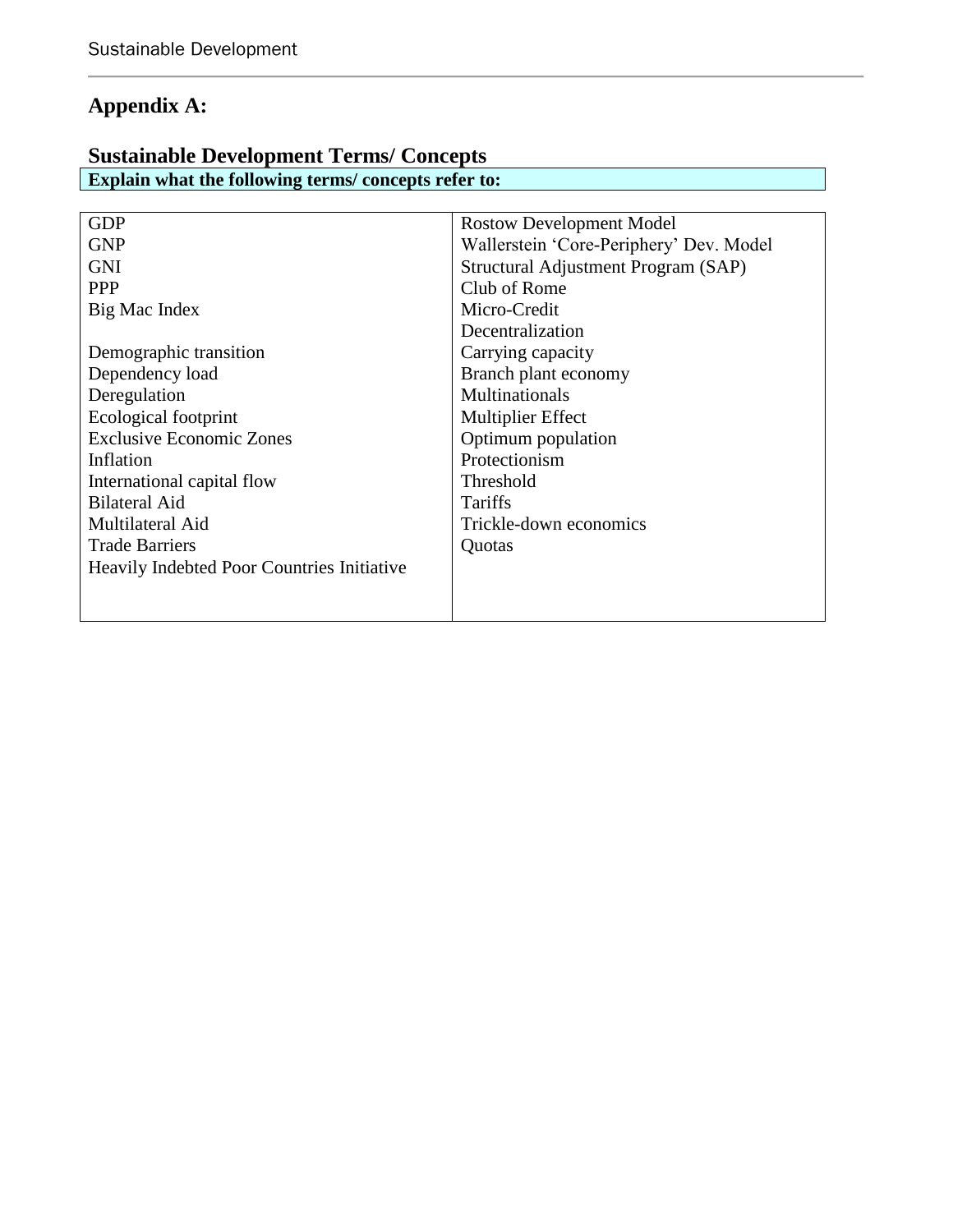## **Appendix B:**

## **INTERNATIONAL ORGANIZATIONS -** ACRONYMS OF CONFUSION

**Mission Statement:**

**Where and what have they been involved in recently? (maximum three)?**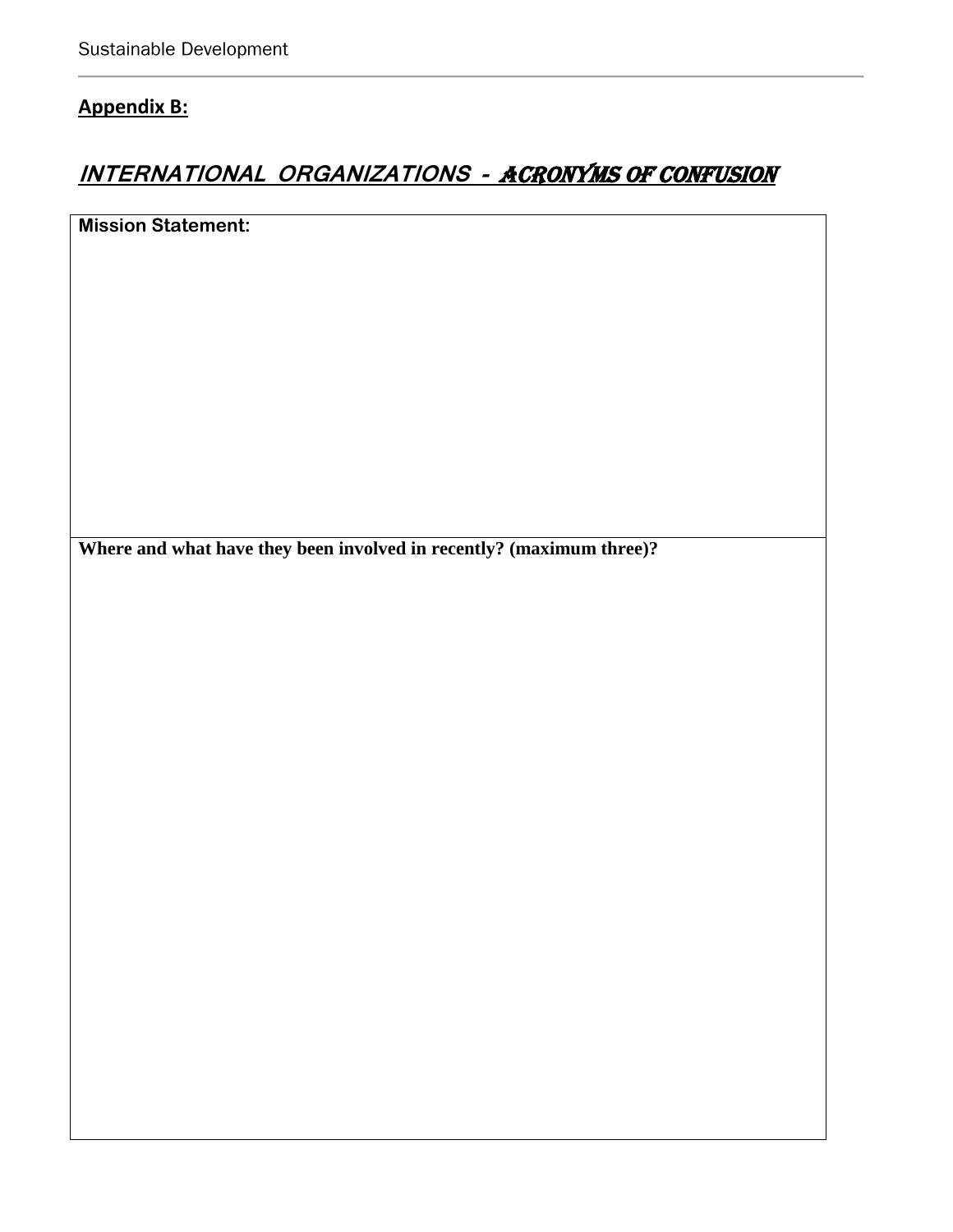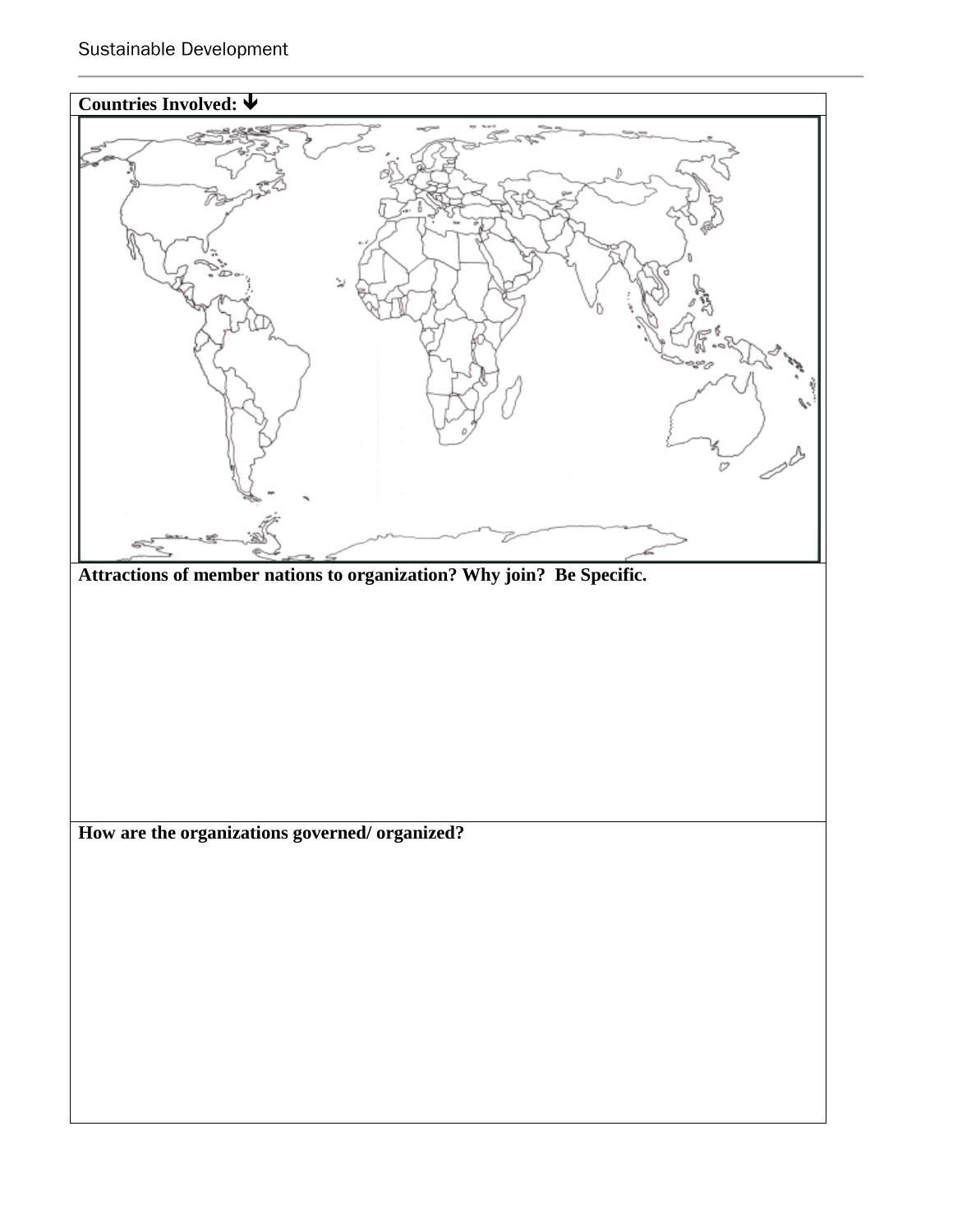|                    | What is the impact of the organization? Environment/ Economic/ Cultural/ Political |
|--------------------|------------------------------------------------------------------------------------|
|                    |                                                                                    |
|                    |                                                                                    |
|                    |                                                                                    |
|                    |                                                                                    |
|                    |                                                                                    |
|                    |                                                                                    |
|                    |                                                                                    |
|                    |                                                                                    |
|                    |                                                                                    |
| <b>References:</b> |                                                                                    |
|                    |                                                                                    |
|                    |                                                                                    |
|                    |                                                                                    |
|                    |                                                                                    |
|                    |                                                                                    |
|                    |                                                                                    |
|                    |                                                                                    |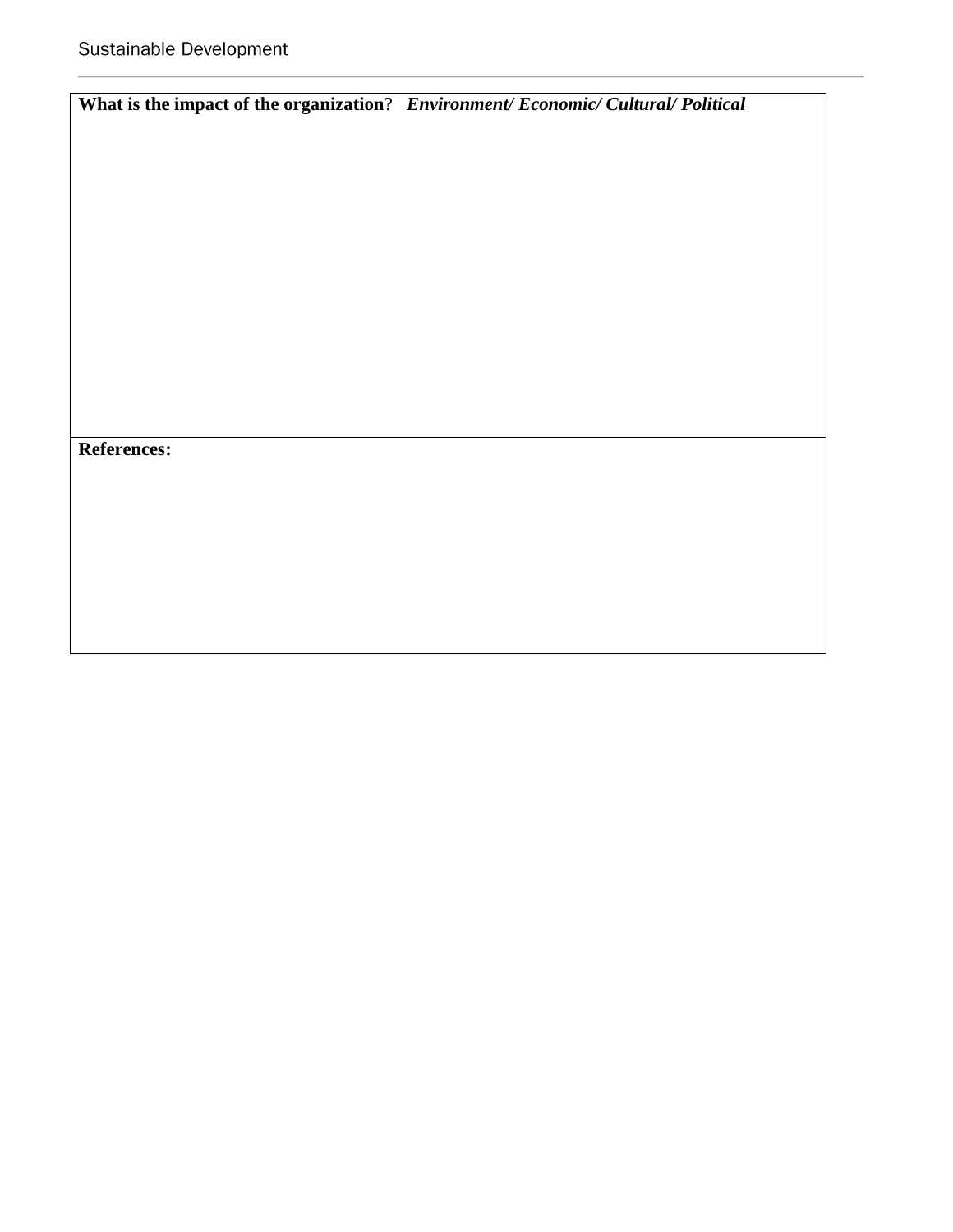### **Appendix C:**

**Solomon** 



**Islands History** 

The Solomon Islands were initially settled by at least 2000 BC probably by people of the Austronesian language group. Pottery was in use in Santa Cruz and the Reef Islands about 1500 BC. Material radiocarbon dated to about 1000 BC has also been excavated.

The first Europeans to reach the islands were the Spanish in 1568. Subsequently, unjustified rumours led to the belief that he had not only found gold there but had discovered where the biblical King Solomon obtained the gold for his temple in Jerusalem. The islands thus acquired the name Islas de Solomóón. Later





Spanish expeditions to the southwest Pacific, in 1595 and 1606, were unable to confirm the discoveries. Geographers came to doubt the existence of the group, and it was not until the late 18th century, after further sightings by French and English navigators, that the Solomons were accurately charted. After the settlement by the English of Sydney in 1788, naval and commercial shipping began increasingly to pass through the Solomon's' waters.

Roman Catholic missionaries failed to establish a settlement in the 1840s but did so in 1898. Anglican missionaries, who had been taking islanders to New Zealand for training since the 1850s, began to settle in the Solomons in the 1870s. Other missions arrived late.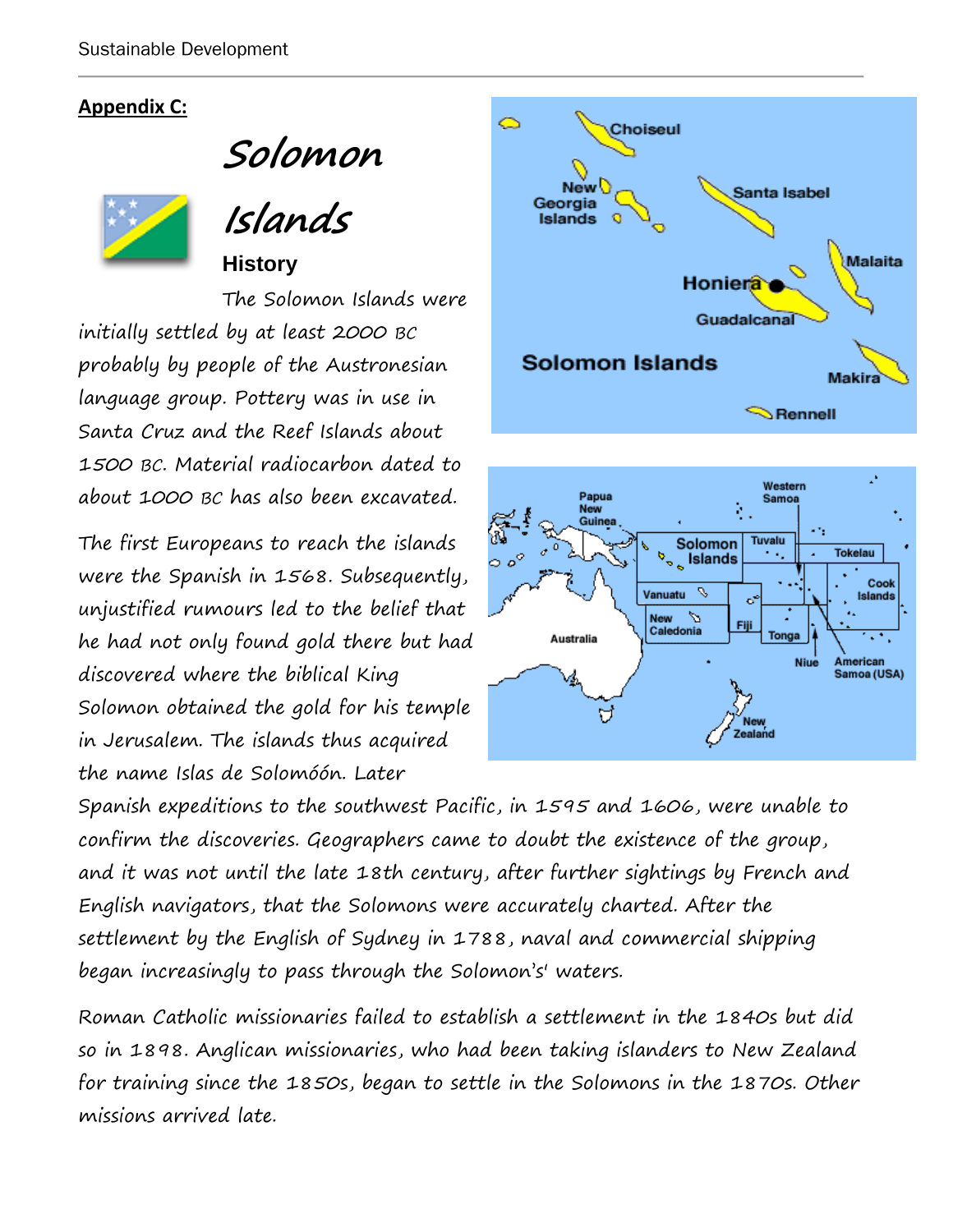By the late 19th century the islands were being exploited for labour to work the **plantations** of Fiji and other islands and of Queensland, Australia. About 30,000 labourers were recruited between 1870 and 1910. To protect their own interests Germany and Britain divided the Solomons between them in 1886; but in 1899 Germany transferred the northern islands to Britain (which already claimed the southern islands) in return for recognition of German claims in Western Samoa (now Samoa) and parts of Africa. The British Solomon Islands Protectorate was declared in 1893, partly in response to abuses associated with labour recruitment and partly to regulate contacts between islanders and European settlers, but mainly to forestall a threat of annexation by France. Colonial rule began in 1896. Although generally humane, administrators were more concerned with promoting the interests of European traders and planters than with those of the islanders, and islanders were punished harshly for offenses against colonial law and order. The murder of government tax collectors in 1927 was answered with a savage punitive expedition, which was backed by an Australian warship. The leader of the assassins and some associates were hanged.

With the outbreak of World War II in the Pacific, the Japanese began occupying the islands but their advance farther southward was stopped by U.S. forces. Fighting in the Solomons was some of the most bitter in the Pacific. At the end of the war, because of the proximity of an airfield and the availability of flat land and of the military's buildings, Honiara on Guadalcanal became the new capital.

Another result of the war was to stimulate political consciousness among the islanders and so inspire a nationalist movement known as **Maasina Rule**, which lasted from 1944 to 1952. Subsequently, in response to the worldwide movement for **decolonization**, the Solomons set out on the path of constitutional development. The nation was formally renamed Solomon Islands in 1975, and independence was attained on July 7, 1978.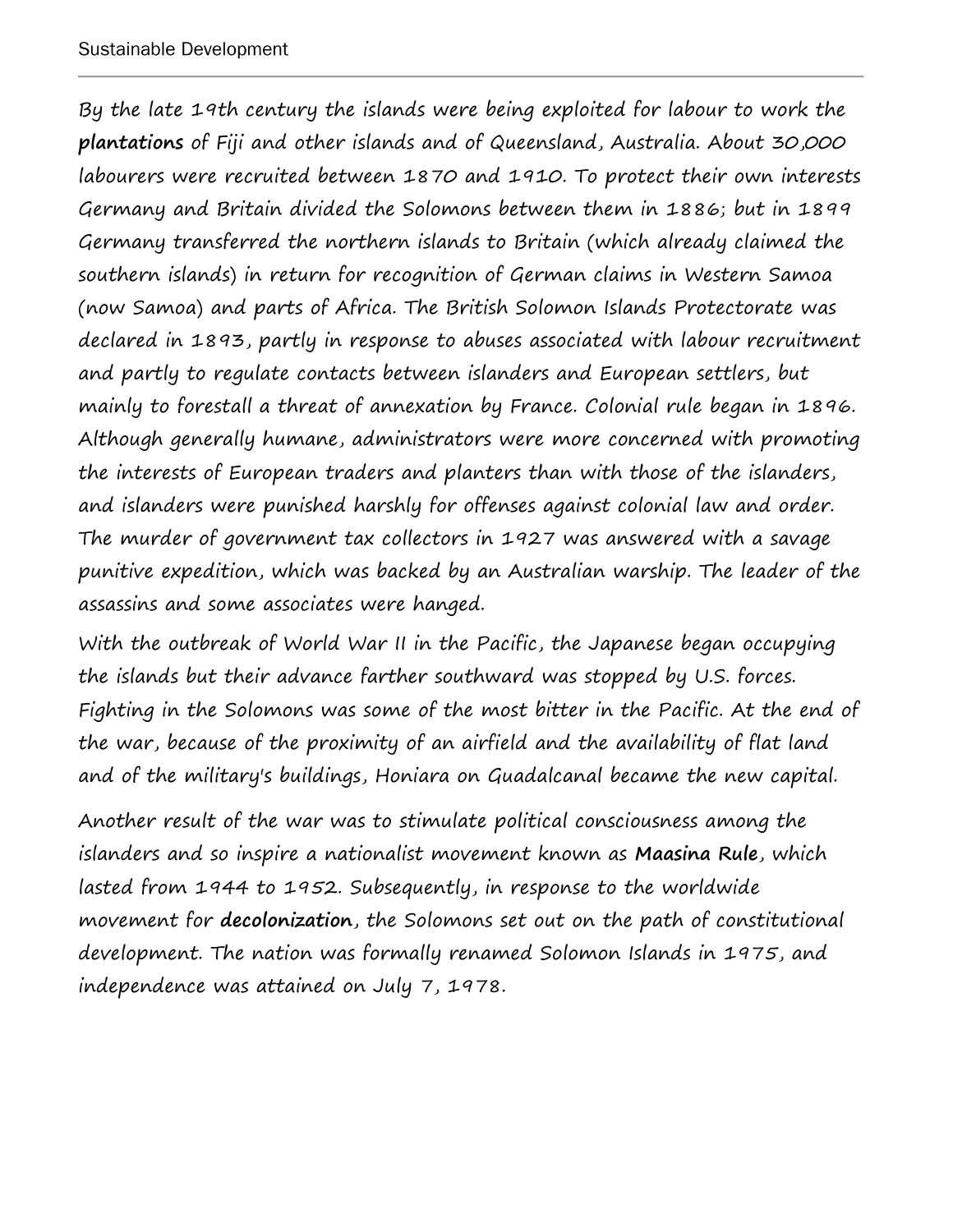

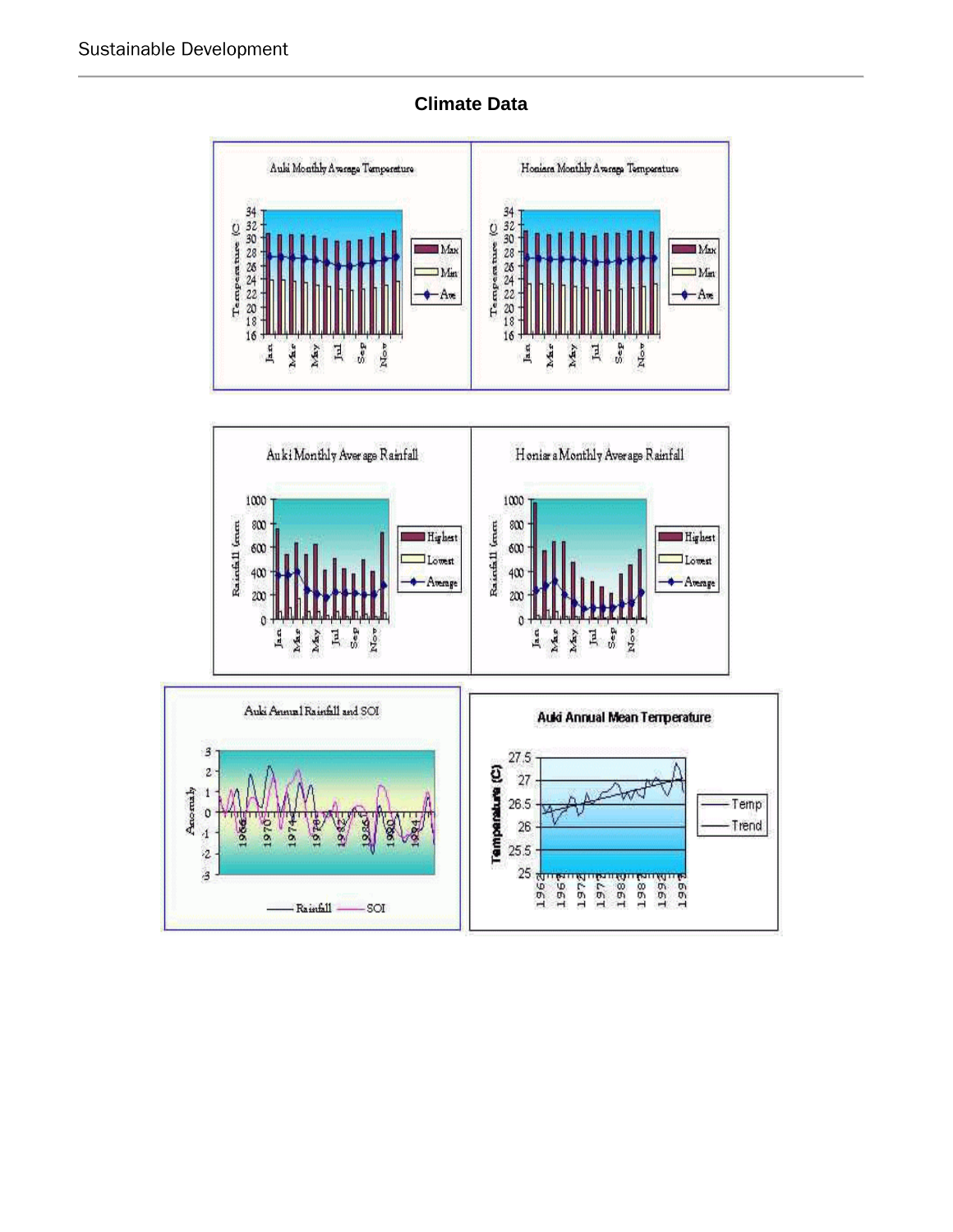## **Introduction Solomon Islands**

**Background:** The UK established a protectorate over the Solomon Islands in the 1890s. Some of the bitterest fighting of World War II occurred on this archipelago. Self-government was achieved in 1976 and independence two years later. Ethnic violence, government malfeasance, and endemic crime have undermined stability and civil society. In June 2003, then Prime Minister Sir Allan KEMAKEZA sought the assistance of Australia in reestablishing law and order; the following month, an Australian-led multinational force arrived to restore peace and disarm ethnic militias. The Regional Assistance Mission to the Solomon Islands (RAMSI) has generally been effective in restoring law and order and rebuilding government institutions.

## **Geography Solomon Islands**

| <b>Location:</b>              | Oceania, group of islands in the South Pacific Ocean, east of Papua New<br>Guinea                                                      |
|-------------------------------|----------------------------------------------------------------------------------------------------------------------------------------|
| Geographic<br>coordinates:    | 8 00 S, 159 00 E                                                                                                                       |
| Map<br>references:            | Oceania                                                                                                                                |
| Area:                         | <i>total:</i> 28,450 sq km<br>land: 27,540 sq km<br>water: 910 sq km                                                                   |
| Area -<br>comparative:        | slightly smaller than Maryland                                                                                                         |
| Land<br>boundaries:           | $0 \text{ km}$                                                                                                                         |
| <b>Coastline:</b>             | 5,313 km                                                                                                                               |
| <b>Maritime</b><br>claims:    | measured from claimed archipelagic baselines<br>territorial sea: 12 nm<br>exclusive economic zone: 200 nm<br>continental shelf: 200 nm |
| <b>Climate:</b>               | tropical monsoon; few extremes of temperature and weather                                                                              |
| Terrain:                      | mostly rugged mountains with some low coral atolls                                                                                     |
| <b>Elevation</b><br>extremes: | lowest point: Pacific Ocean 0 m<br>highest point: Mount Makarakomburu 2,447 m                                                          |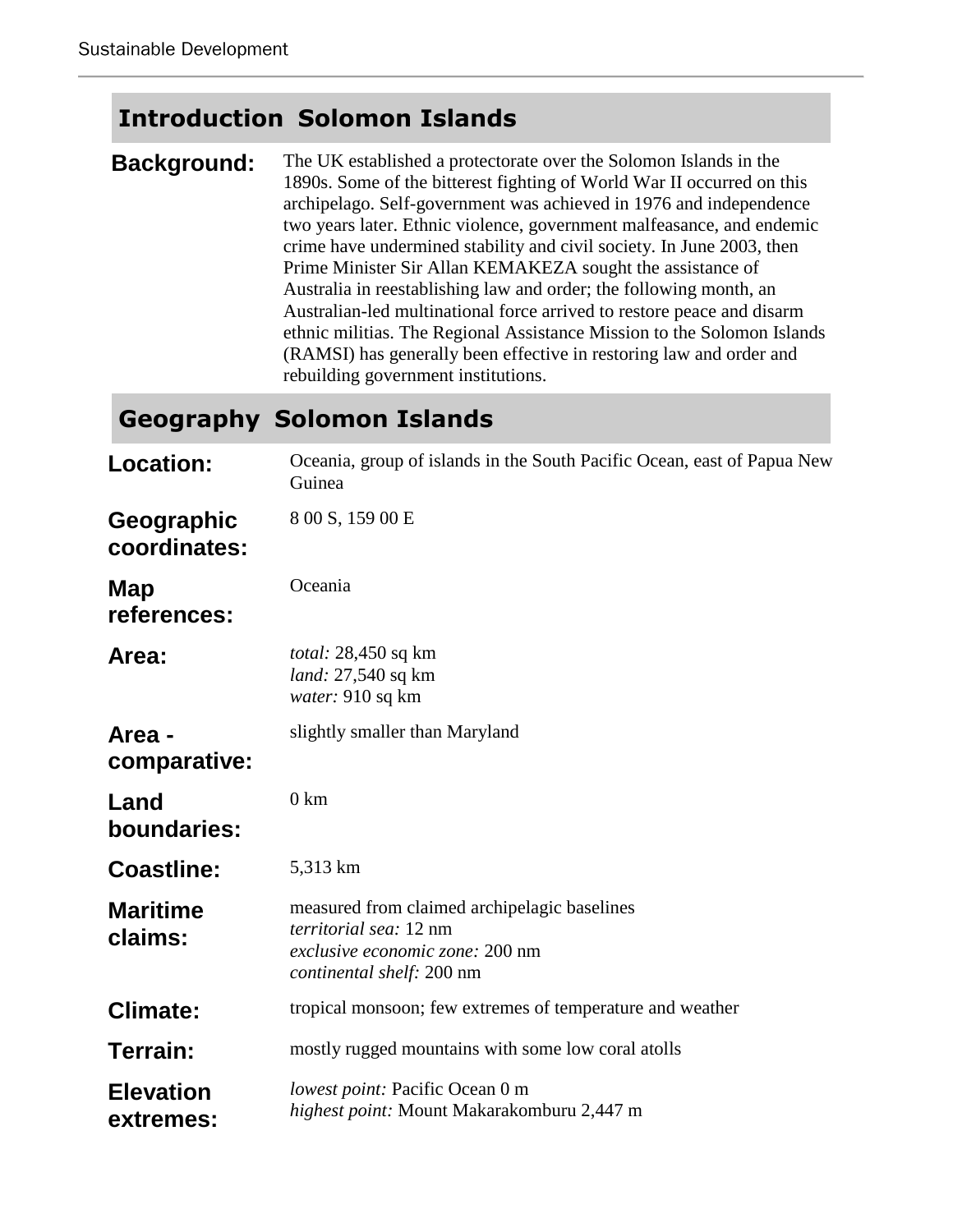| <b>Natural</b><br>resources:                       | fish, forests, gold, bauxite, phosphates, lead, zinc, nickel                                                                                                                                                                                                                                                                                                                                                                        |
|----------------------------------------------------|-------------------------------------------------------------------------------------------------------------------------------------------------------------------------------------------------------------------------------------------------------------------------------------------------------------------------------------------------------------------------------------------------------------------------------------|
| Land use:                                          | arable land: 0.62%<br>permanent crops: 2.04%<br>other: 97.34% (2005)                                                                                                                                                                                                                                                                                                                                                                |
| <b>Irrigated land:</b>                             | <b>NA</b>                                                                                                                                                                                                                                                                                                                                                                                                                           |
| <b>Total</b><br>renewable<br>water<br>resources:   | 44.7 cu km (1987)                                                                                                                                                                                                                                                                                                                                                                                                                   |
| <b>Natural</b><br>hazards:                         | typhoons, but rarely destructive; geologically active region with<br>frequent earthquakes, tremors, and volcanic activity; tsunamis                                                                                                                                                                                                                                                                                                 |
| <b>Environment</b><br>current issues:              | deforestation; soil erosion; many of the surrounding coral reefs are dead<br>or dying                                                                                                                                                                                                                                                                                                                                               |
| <b>Environment</b><br>international<br>agreements: | party to: Biodiversity, Climate Change, Climate Change-Kyoto<br>Protocol, Desertification, Environmental Modification, Law of the Sea,<br>Marine Dumping, Marine Life Conservation, Ozone Layer Protection,<br>Whaling<br>signed, but not ratified: none of the selected agreements                                                                                                                                                 |
| Geography-<br>note:                                | strategic location on sea routes between the South Pacific Ocean, the<br>Solomon Sea, and the Coral Sea; on 2 April 2007 an undersea<br>earthquake measuring 8.1 on the Richter scale occurred 345 km WNW<br>of the capital Honiara, the resulting tsunami devastated coastal areas of<br>Western and Choiseul provinces with dozens of deaths and thousands<br>dislocated; the provincial capital of Gizo was especially hard hit. |

**Population:** 595,613 (July 2009 est.)

**Age structure:** *0-14 years:* 39.5% (male 119,875/female 115,127) *15-64 years:* 57.1% (male 171,792/female 168,023) *65 years and over:* 3.5% (male 9,849/female 10,947) (2009 est.)

**Median age:** *total:* 19.7 years *male:* 19.5 years *female:* 19.8 years (2008 est.)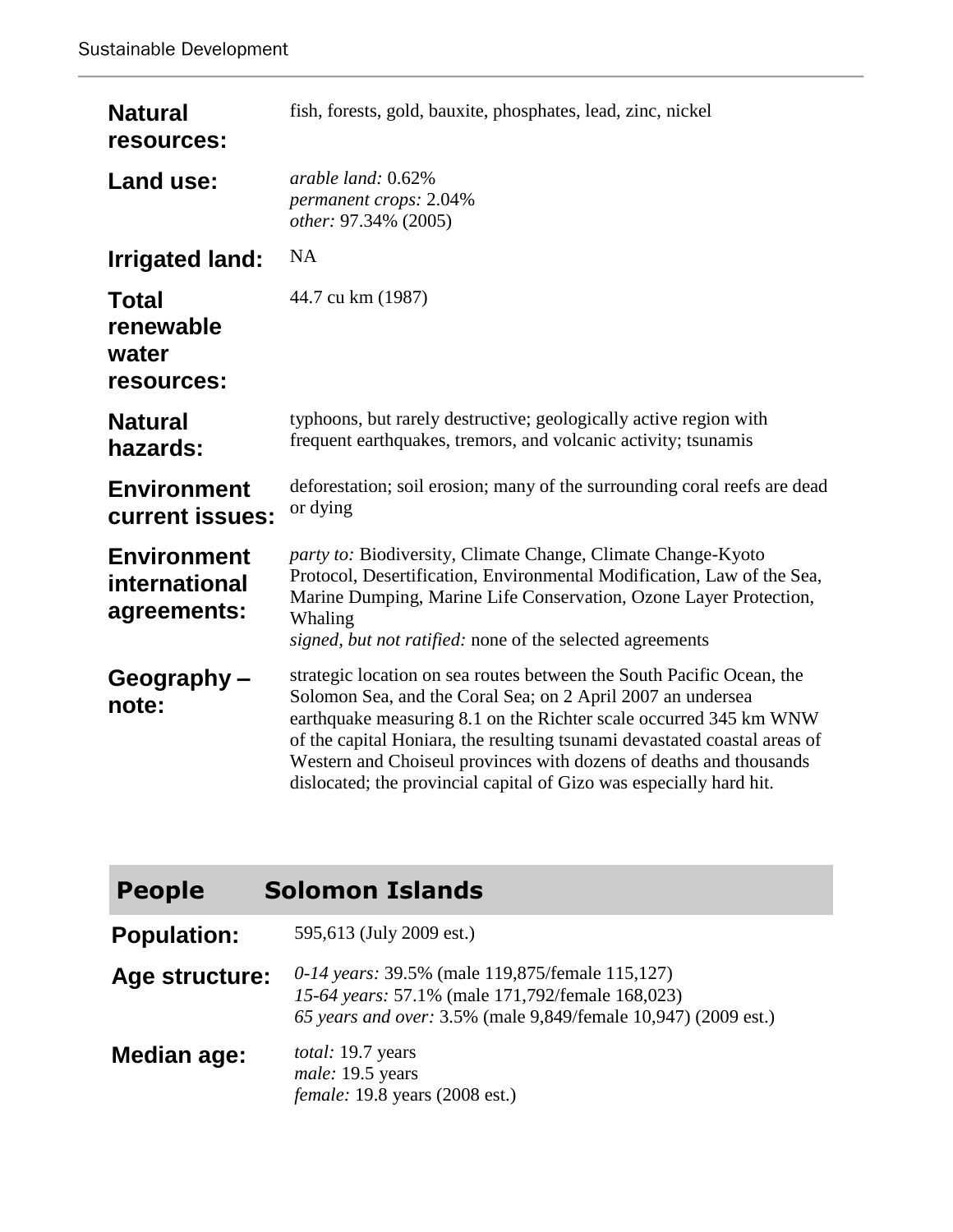| <b>Population</b><br>growth rate:                    | 2.392% (2009 est.)                                                                                                                                                                                                          |
|------------------------------------------------------|-----------------------------------------------------------------------------------------------------------------------------------------------------------------------------------------------------------------------------|
| <b>Birth rate:</b>                                   | 28.48 births/1,000 population $(2008 \text{ est.})$                                                                                                                                                                         |
| Death rate:                                          | 3.81 deaths/1,000 population $(2008 \text{ est.})$                                                                                                                                                                          |
| <b>Net migration</b><br>rate:                        | NA (2009 est.)                                                                                                                                                                                                              |
| Urbanization:                                        | <i>urban population:</i> 18% of total population (2008)<br>rate of urbanization: 4.1% annual rate of change (2005-2010)                                                                                                     |
| <b>Sex ratio:</b>                                    | <i>at birth:</i> 1.05 male(s)/female<br><i>under 15 years:</i> 1.04 male(s)/female<br>15-64 years: 1.02 male(s)/female<br>65 years and over: 0.9 male(s)/female<br><i>total population:</i> 1.02 male(s)/female (2009 est.) |
| Infant mortality<br>rate:                            | <i>total:</i> 19.03 deaths/1,000 live births<br><i>male:</i> $21.65$ deaths/1,000 live births<br><i>female:</i> 16.28 deaths/1,000 live births (2009 est.)                                                                  |
| Life<br>expectancy at<br>birth:                      | <i>total population:</i> 73.69 years<br>male: 71.14 years<br><i>female:</i> 76.37 years (2009 est.)                                                                                                                         |
| <b>Total fertility</b><br>rate:                      | 3.52 children born/woman (2009 est.)                                                                                                                                                                                        |
| <b>HIV/AIDS -</b><br>adult<br>prevalence<br>rate:    | <b>NA</b>                                                                                                                                                                                                                   |
| <b>HIV/AIDS -</b><br>people living<br>with HIV/AIDS: | <b>NA</b>                                                                                                                                                                                                                   |
| <b>HIV/AIDS -</b><br>deaths:                         | <b>NA</b>                                                                                                                                                                                                                   |
| <b>Nationality:</b>                                  | <i>noun:</i> Solomon Islander(s)<br><i>adjective:</i> Solomon Islander                                                                                                                                                      |
| <b>Ethnic groups:</b>                                | Melanesian 94.5%, Polynesian 3%, Micronesian 1.2%, other 1.1%,<br>unspecified 0.2% (1999 census)                                                                                                                            |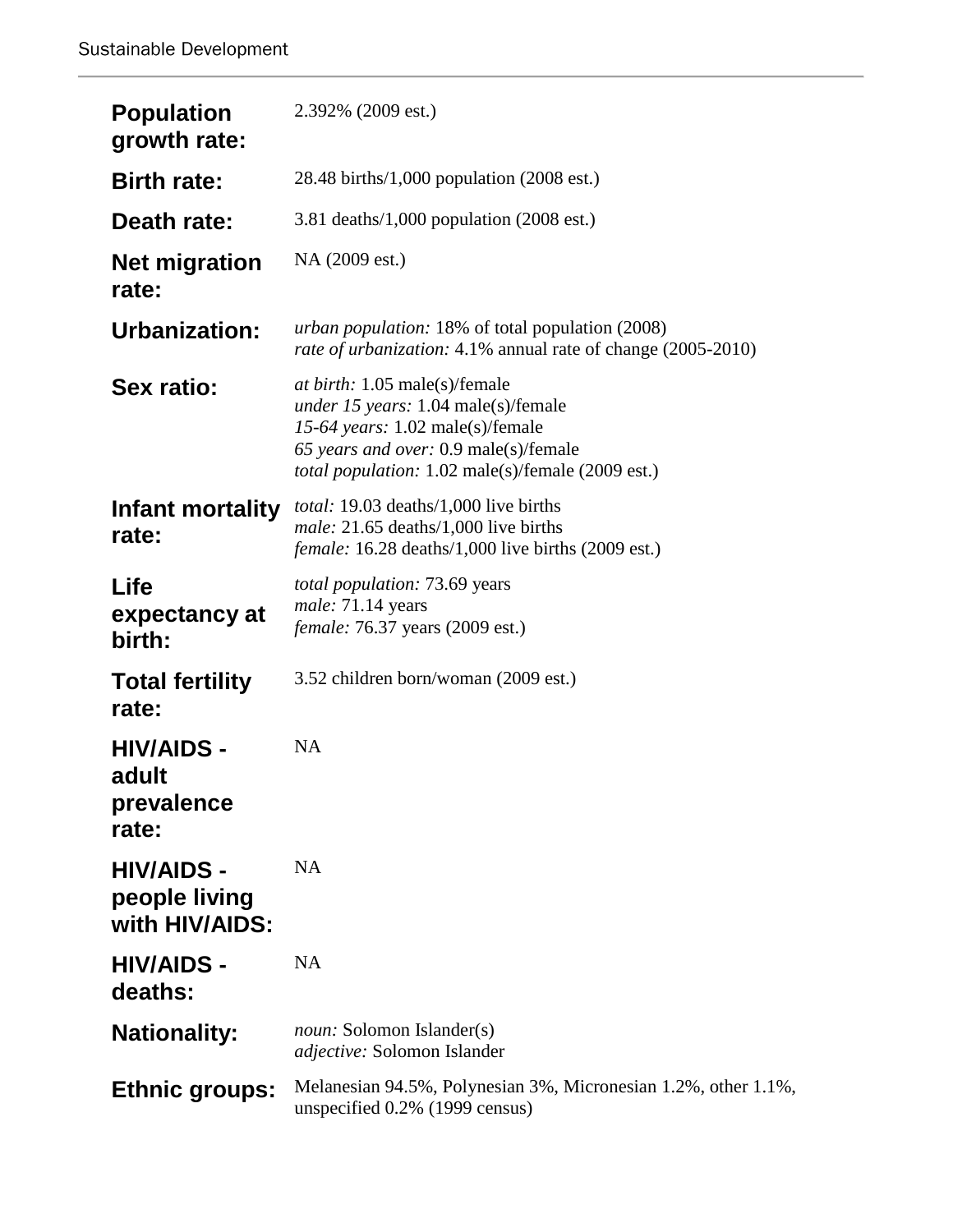| <b>Religions:</b>                                                          | Church of Melanesia 32.8%, Roman Catholic 19%, South Seas<br>Evangelical 17%, Seventh-Day Adventist 11.2%, United Church<br>10.3%, Christian Fellowship Church 2.4%, other Christian 4.4%, other<br>2.4%, unspecified 0.3%, none 0.2% (1999 census) |
|----------------------------------------------------------------------------|-----------------------------------------------------------------------------------------------------------------------------------------------------------------------------------------------------------------------------------------------------|
| Languages:                                                                 | Melanesian pidgin in much of the country is lingua franca; English<br>(official; but spoken by only 1%-2% of the population); 120 indigenous<br>languages                                                                                           |
| Literacy:                                                                  | <b>NA</b>                                                                                                                                                                                                                                           |
| <b>School life</b><br>expectancy<br>(primary to<br>tertiary<br>education): | <i>total:</i> 8 years<br><i>male:</i> 9 years<br>female: 8 years (2005)                                                                                                                                                                             |
| <b>Education</b><br>expenditures:                                          | 3.3% of GDP (1999)                                                                                                                                                                                                                                  |

# **Government Solomon Islands**

| <b>Country name:</b>                | conventional long form: none<br>conventional short form: Solomon Islands<br><i>local long form:</i> none<br>local short form: Solomon Islands<br>former: British Solomon Islands |
|-------------------------------------|----------------------------------------------------------------------------------------------------------------------------------------------------------------------------------|
| <b>Government</b><br>type:          | parliamentary democracy and a Commonwealth realm                                                                                                                                 |
| <b>Capital:</b>                     | name: Honiara<br>geographic coordinates: 9 26 S, 159 57 E<br>time difference: UTC+11 (16 hours ahead of Washington, DC during<br><b>Standard Time</b> )                          |
| <b>Administrative</b><br>divisions: | 9 provinces and 1 capital territory*; Central, Choiseul, Guadalcanal,<br>Honiara*, Isabel, Makira, Malaita, Rennell and Bellona, Temotu,<br>Western                              |
| Independence:                       | 7 July 1978 (from the UK)                                                                                                                                                        |
| <b>National</b><br>holiday:         | Independence Day, 7 July (1978)                                                                                                                                                  |
| <b>Constitution:</b>                | 7 July 1978                                                                                                                                                                      |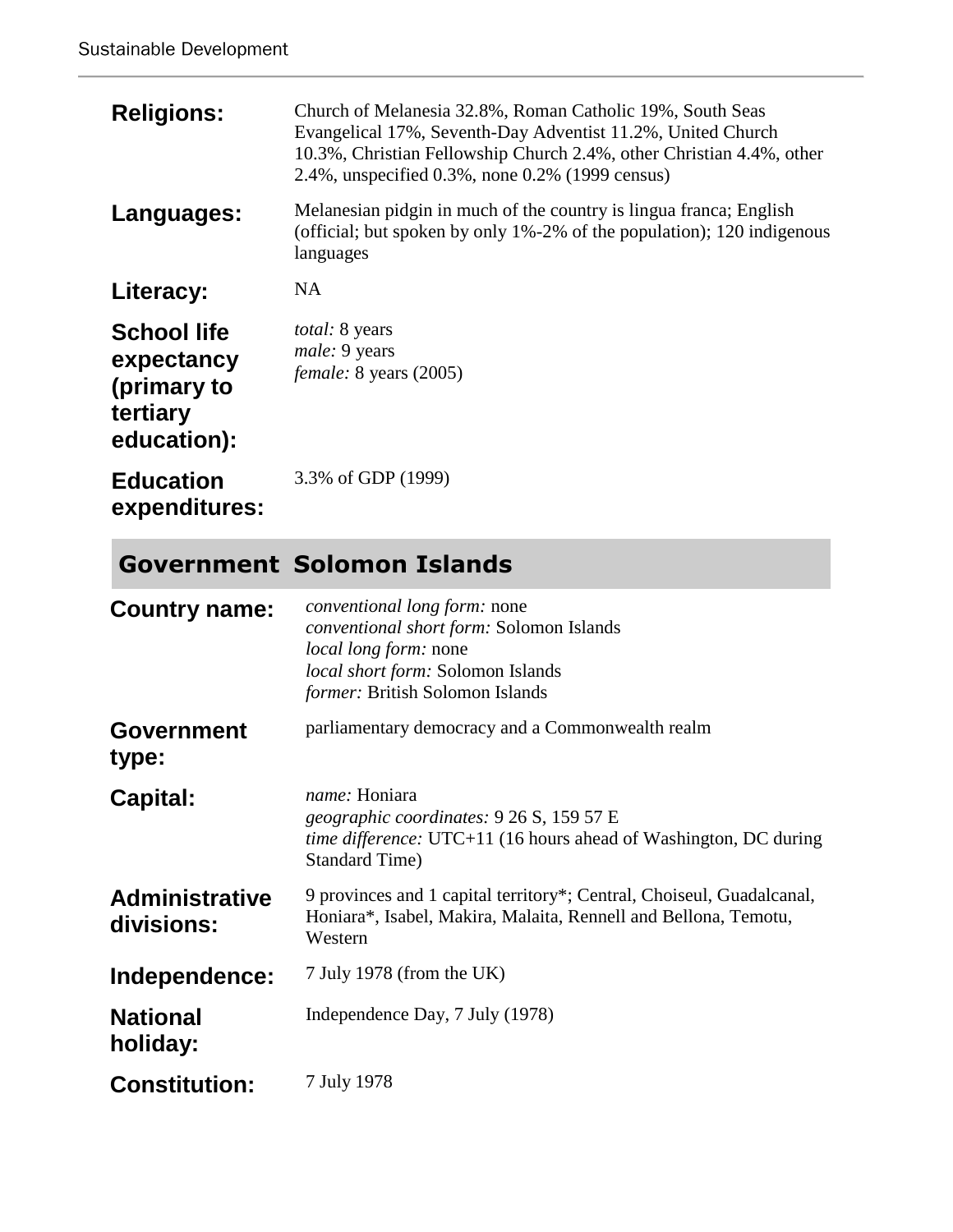| Legal system:                            | English common law, which is widely disregarded; has not accepted<br>compulsory ICJ jurisdiction                                                                                                                                                                                                                                                                                                                                                                                                                                                                                                                                                                                                                                                                                                                                                                                                                                                                                                                                 |
|------------------------------------------|----------------------------------------------------------------------------------------------------------------------------------------------------------------------------------------------------------------------------------------------------------------------------------------------------------------------------------------------------------------------------------------------------------------------------------------------------------------------------------------------------------------------------------------------------------------------------------------------------------------------------------------------------------------------------------------------------------------------------------------------------------------------------------------------------------------------------------------------------------------------------------------------------------------------------------------------------------------------------------------------------------------------------------|
| Suffrage:                                | 21 years of age; universal                                                                                                                                                                                                                                                                                                                                                                                                                                                                                                                                                                                                                                                                                                                                                                                                                                                                                                                                                                                                       |
| <b>Executive</b><br>branch:              | chief of state: Queen ELIZABETH II (since 6 February 1952);<br>represented by Governor General Nathaniel WAENA (since 7 July<br>2004)<br>head of government: Prime Minister Derek SIKUA (since 20<br>December 2007); note - Prime Minister Manasseh SOGAVARE<br>defeated in a no confidence vote in parliament on 13 December 2007;<br>SIKUA elected on 20 December 2007<br><i>cabinet:</i> Cabinet consists of 20 members appointed by the governor<br>general on the advice of the prime minister from among the members<br>of Parliament<br><i>elections:</i> the monarch is hereditary; governor general appointed by<br>the monarch on the advice of Parliament for up to five years (eligible<br>for a second term); following legislative elections, the leader of the<br>majority party or the leader of a majority coalition is usually elected<br>prime minister by Parliament; deputy prime minister appointed by the<br>governor general on the advice of the prime minister from among the<br>members of Parliament |
| Legislative<br>branch:                   | unicameral National Parliament (50 seats; members elected from<br>single-member constituencies by popular vote to serve four-year<br>terms)<br><i>elections:</i> last held on 5 April 2006 (next to be held in 2010)<br>election results: percent of vote by party - National Party 6.9%, PAP<br>6.3%, SIPRA 6.3%, Liberal 5%, Democratic 4.9%, SOCRED 4.3%,<br>LAFARI 2.8%, independents 60.3%; seats by party - National Party<br>4, SIPRA 4, Democratic 3, PAP 3, LAFARI 2, Liberal 2, SOCRED 2,<br>independents 30                                                                                                                                                                                                                                                                                                                                                                                                                                                                                                           |
| <b>Judicial branch:</b>                  | Court of Appeal                                                                                                                                                                                                                                                                                                                                                                                                                                                                                                                                                                                                                                                                                                                                                                                                                                                                                                                                                                                                                  |
| <b>Political parties</b><br>and leaders: | Association of Independent Members or AIM [Thomas CHAN];<br>Christian Alliance Solomon Islands or CASI [Edward RONIA];<br>LAFARI Party [John GARO]; National Party [Francis HILLY];<br>People's Alliance Party or PAP [Sir Allan KEMAKEZA]; Social<br>Credit Party or SOCRED [Manasseh Damukana SOGAVARE];<br>Solomon First Party [David QUAN]; Solomon Islands Democratic<br>Party [Gabriel SURI]; Solomon Islands Labor Party or SILP [Joses<br>TUHANUKU]; Solomon Islands Liberal Party [Bartholomew<br>ULUFA'ALU]; Solomon Islands Party for Rural Advancement or<br>SIPRA [Job D. TAUSINGA]; United Party [Sir Peter KENILOREA]<br>note: in general, Solomon Islands politics is characterized by fluid<br>coalitions                                                                                                                                                                                                                                                                                                       |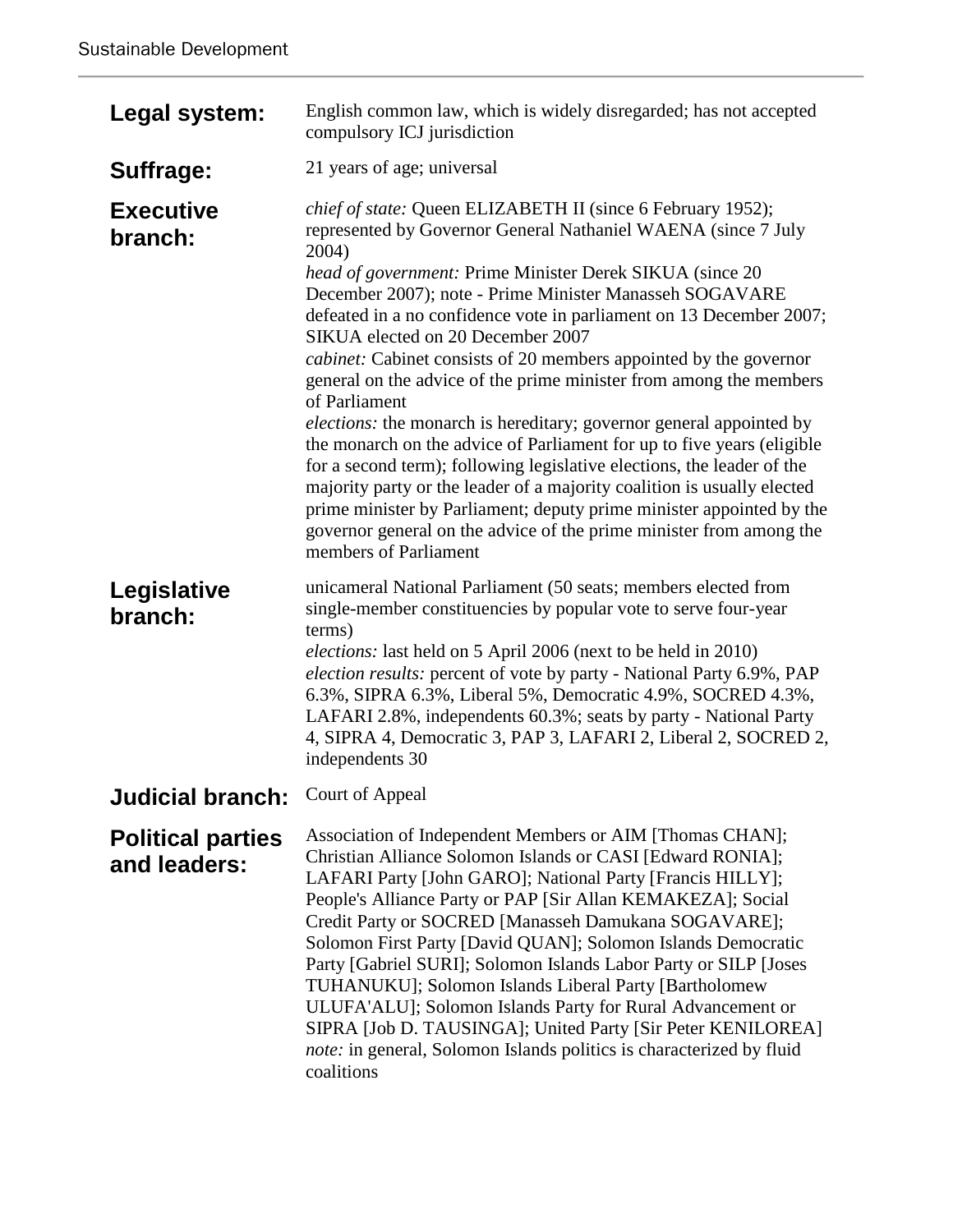| <b>Political</b><br>pressure<br>groups and<br>leaders: | Isatabu Freedom Movement (IFM); Malaita Eagle Force (MEF); note<br>- these rival armed ethnic factions crippled the Solomon Islands in a<br>wave of violence from 1999 to 2003                                                                                                                                                              |
|--------------------------------------------------------|---------------------------------------------------------------------------------------------------------------------------------------------------------------------------------------------------------------------------------------------------------------------------------------------------------------------------------------------|
| <b>International</b><br>organization<br>participation: | ACP, ADB, C, ESCAP, FAO, G-77, IBRD, ICAO, ICCt (signatory),<br>ICRM, IDA, IFAD, IFC, IFRCS, ILO, IMF, IMO, IOC, ITU, MIGA,<br>OPCW, PIF, Sparteca, SPC, UN, UNCTAD, UNESCO, UPU, WHO,<br>WMO, WTO                                                                                                                                          |
| <b>Diplomatic</b><br>representation<br>in the US:      | chief of mission: Ambassador Collin David BECK<br>chancery: 800 Second Avenue, Suite 400L, New York, NY 10017<br>telephone: [1] (212) 599-6192, 6193<br>FAX: [1] (212) 661-8925                                                                                                                                                             |
| <b>Diplomatic</b><br>representation<br>from the US:    | the US does not have an embassy in Solomon Islands (embassy closed<br>July 1993); the ambassador to Papua New Guinea is accredited to the<br>Solomon Islands                                                                                                                                                                                |
| <b>Flag</b><br>description:                            | divided diagonally by a thin yellow stripe from the lower hoist-side<br>corner; the upper triangle (hoist side) is blue with five white five-<br>pointed stars arranged in an X pattern; the lower triangle is green                                                                                                                        |
| <b>Government -</b><br>note:                           | by the end of 2007, the Regional Assistance Mission to the Solomon<br>Islands (RAMSI) - originally made up of police and troops from<br>Australia, NZ, Fiji, Papua New Guinea, and Tonga - had been scaled<br>back to 303 police officers, 197 civilian technical advisers, and 72<br>military advisers from 15 countries across the region |

## **Economy Solomon Islands**

**Economy overview:** The bulk of the population depends on agriculture, fishing, and forestry for at least part of its livelihood. Most manufactured goods and petroleum products must be imported. The islands are rich in undeveloped mineral resources such as lead, zinc, nickel, and gold. Prior to the arrival of the Regional Assistance Mission to the Solomon Islands (RAMSI), severe ethnic violence, the closing of key businesses, and an empty government treasury culminated in economic collapse. RAMSI's efforts to restore law and order and economic stability have led to modest growth as the economy rebuilds.

**GDP (purchasing power parity):** \$1.078 billion (2008 est.) \$1.005 billion (2007) \$911.1 million (2006)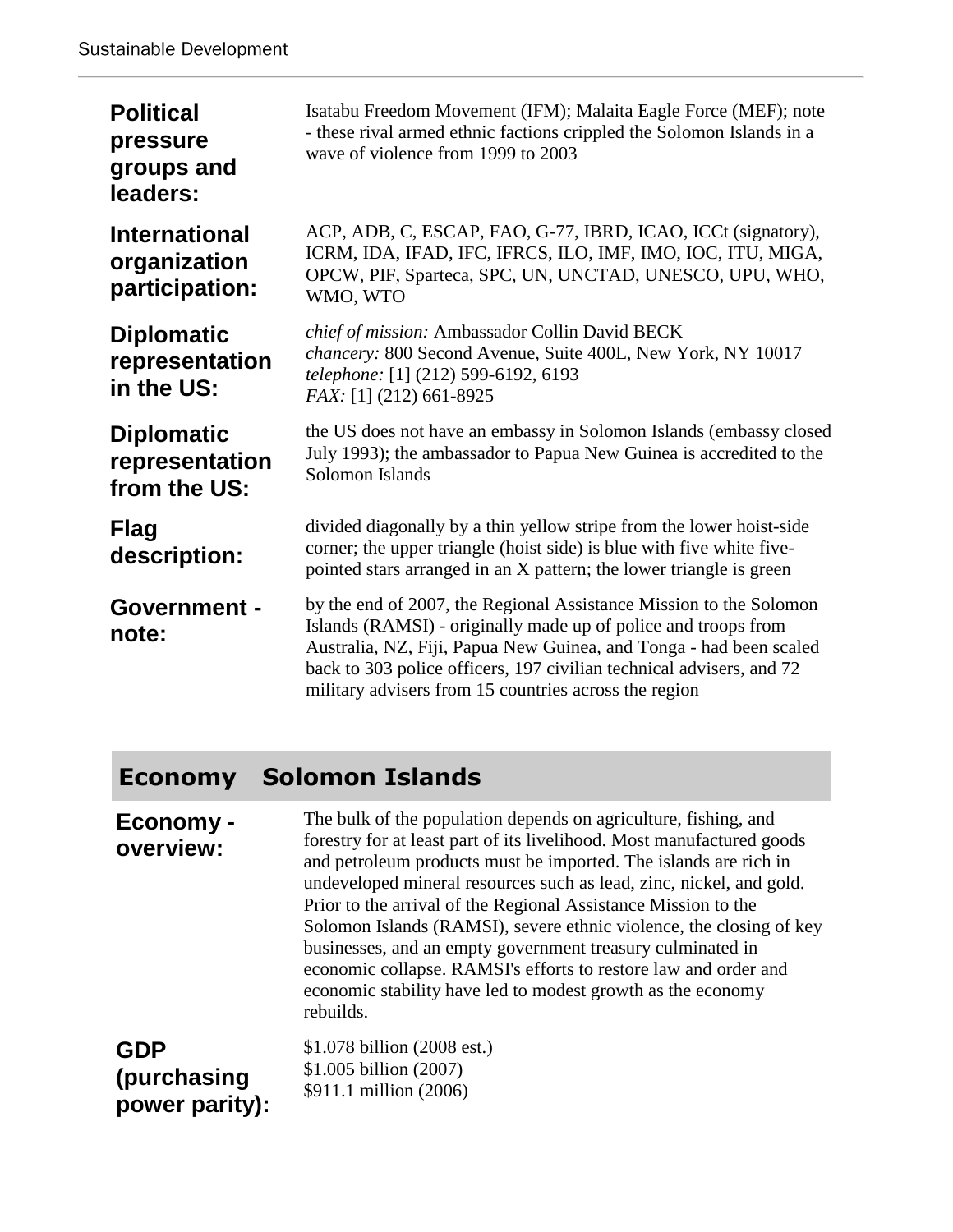| <b>GDP</b> (official<br>exchange rate):                                 | \$460 million (2008 est.)                                                         |
|-------------------------------------------------------------------------|-----------------------------------------------------------------------------------|
| GDP - real<br>growth rate:                                              | 7.3% (2008 est.)<br>10.3% (2007 est.)<br>$6.1\%$ (2006 est.)                      |
| GDP - per<br>capita (PPP):                                              | $$1,900(2008 \text{ est.})$<br>\$1,800 (2007 est.)<br>$$1,600(2006 \text{ est.})$ |
| GDP -<br>composition by<br>sector:                                      | agriculture: 42%<br><i>industry</i> : 11%<br>services: 47% (2000 est.)            |
| Labor force:                                                            | 249,200 (1999)                                                                    |
| <b>Labor force -</b><br>by occupation:                                  | agriculture: 75%<br>industry: 5%<br>services: 20% (2000 est.)                     |
| <b>Unemployment</b><br>rate:                                            | NA%                                                                               |
| <b>Population</b><br>below poverty<br>line:                             | NA%                                                                               |
| <b>Household</b><br>income or<br>consumption<br>by percentage<br>share: | lowest $10\%$ : NA%<br>highest 10%: NA%                                           |
| <b>Budget:</b>                                                          | revenues: \$49.7 million<br>expenditures: \$75.1 million (2003)                   |
| <b>Fiscal year:</b>                                                     | calendar year                                                                     |
| <b>Inflation rate</b><br>(consumer<br>prices):                          | 6.3% (2007 est.)                                                                  |
| <b>Commercial</b><br>bank prime<br>lending rate:                        | 14.12% (31 December 2007)                                                         |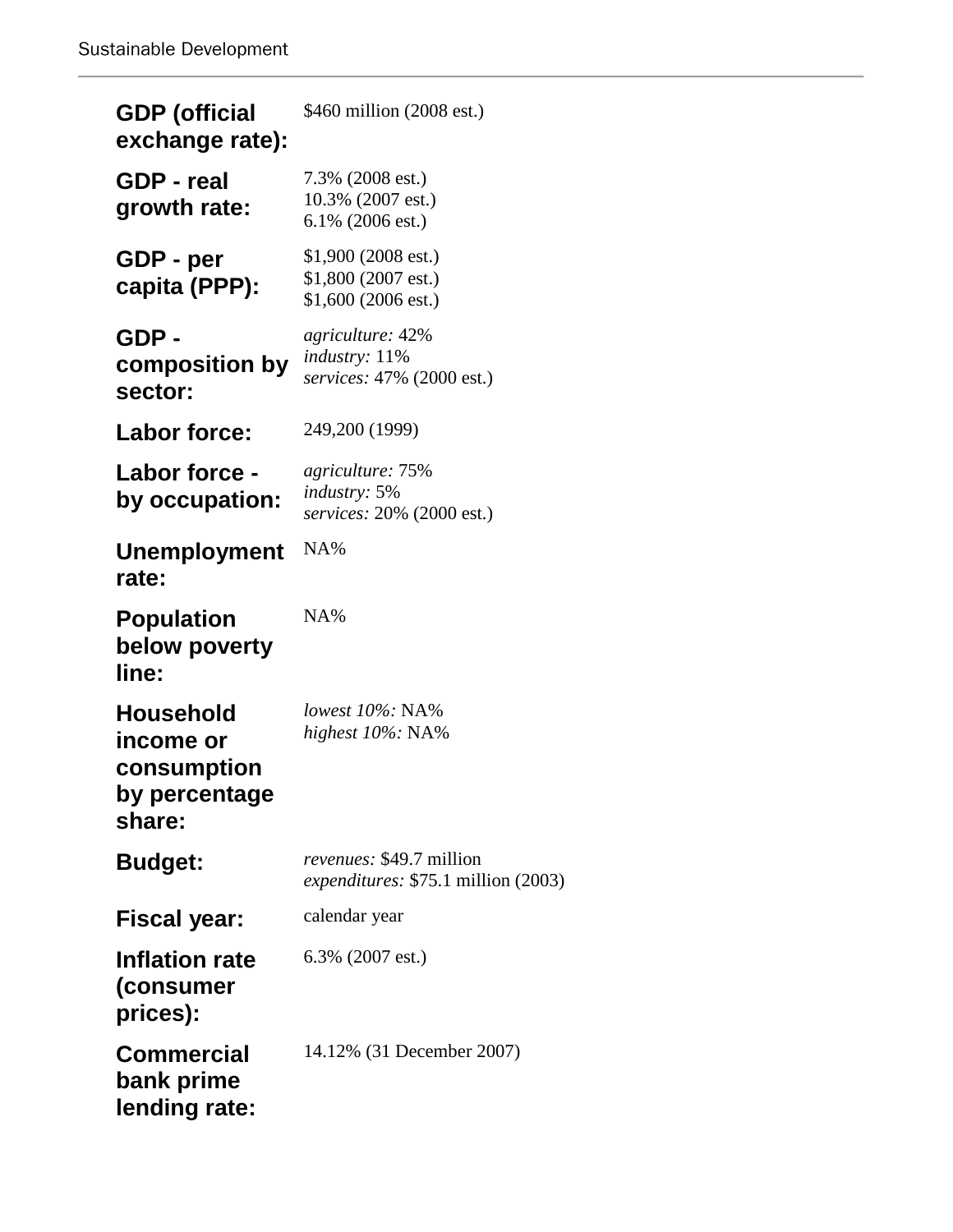| <b>Stock of</b><br>money:                        | \$118.3 million (31 December 2007)                                                                    |
|--------------------------------------------------|-------------------------------------------------------------------------------------------------------|
| Stock of quasi<br>money:                         | \$57.89 million (31 December 2007)                                                                    |
| <b>Stock of</b><br>domestic<br>credit:           | \$126.9 million (31 December 2007)                                                                    |
| <b>Agriculture -</b><br>products:                | cocoa beans, coconuts, palm kernels, rice, potatoes, vegetables, fruit;<br>timber; cattle, pigs; fish |
| Industries:                                      | fish (tuna), mining, timber                                                                           |
| <b>Industrial</b><br>production<br>growth rate:  | NA%                                                                                                   |
| <b>Electricity -</b><br>production:              | 70 million kWh (2007 est.)                                                                            |
| <b>Electricity -</b><br>consumption:             | 70 million kWh (2007 est.)                                                                            |
| <b>Electricity -</b><br>exports:                 | 0 kWh (2007 est.)                                                                                     |
| <b>Electricity -</b><br>imports:                 | 0 kWh (2007 est.)                                                                                     |
| <b>Electricity -</b><br>production by<br>source: | fossil fuel: 100%<br>hydro: 0%<br>nuclear: 0%<br><i>other:</i> 0% (2001)                              |
| Oil -<br>production:                             | 0 bbl/day $(2007 \text{ est.})$                                                                       |
| Oil -<br>consumption:                            | 1,320 bbl/day (2006 est.)                                                                             |
| Oil - exports:                                   | 0 bbl/day (2005)                                                                                      |
| Oil - imports:                                   | 1,426 bbl/day (2005)                                                                                  |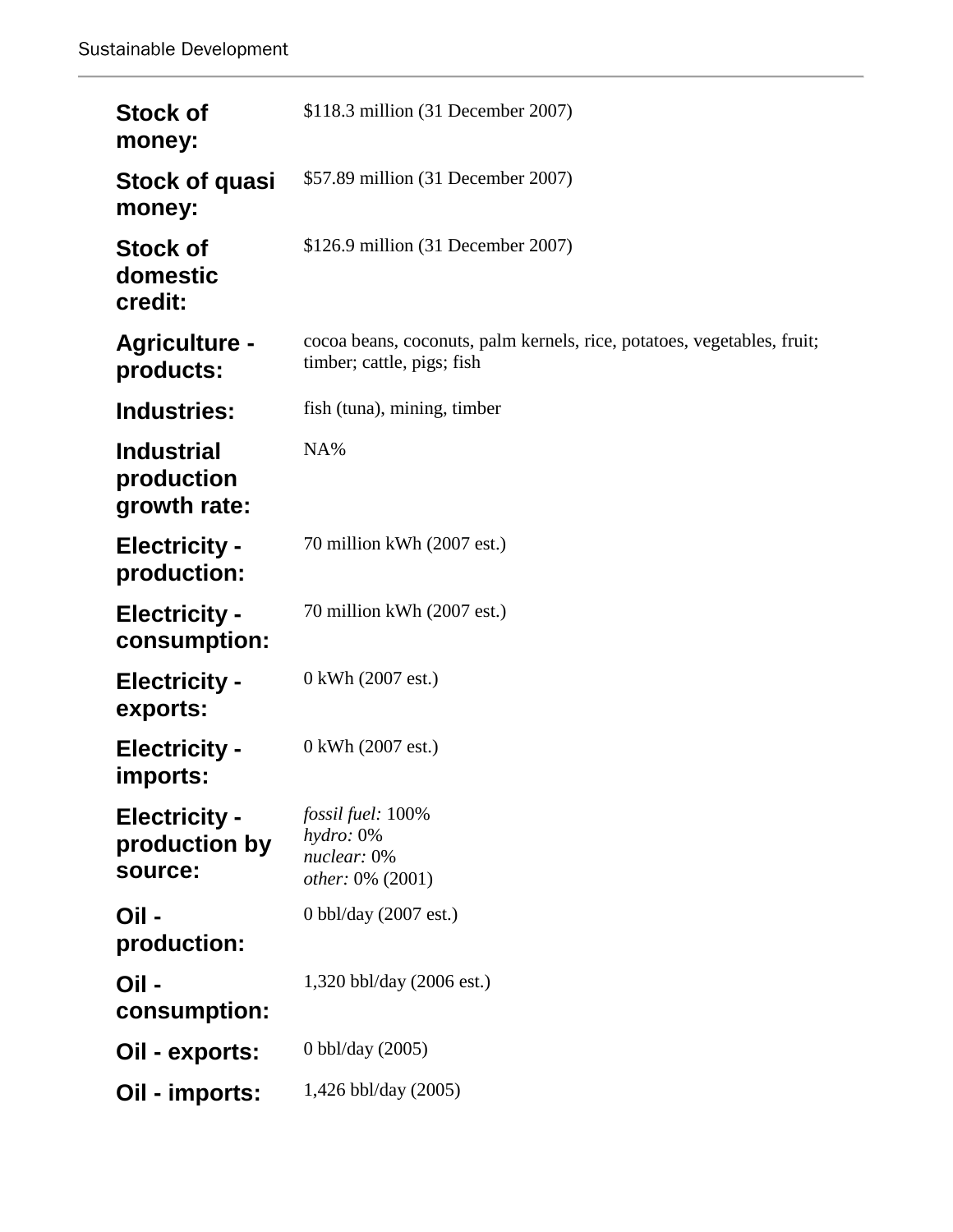| Oil - proved<br>reserves:                   | 0 bbl (1 January 2006 est.)                                                        |
|---------------------------------------------|------------------------------------------------------------------------------------|
| <b>Natural gas -</b><br>production:         | 0 cu m (2007 est.)                                                                 |
| <b>Natural gas -</b><br>consumption:        | $0 \text{ cu } m$ (2007 est.)                                                      |
| <b>Natural gas -</b><br>exports:            | 0 cu m (2007 est.)                                                                 |
| <b>Natural gas -</b><br>imports:            | 0 cu m (2007 est.)                                                                 |
| <b>Natural gas -</b><br>proved<br>reserves: | $0 \text{ cu } m$ (1 January 2006 est.)                                            |
| <b>Current</b><br>account<br>balance:       | $-$ \$143 million (2007 est.)                                                      |
| <b>Exports:</b>                             | \$237 million f.o.b. (2006)                                                        |
| <b>Exports -</b><br>commodities:            | timber, fish, copra, palm oil, cocoa                                               |
| <b>Exports -</b><br>partners:               | China 50.8%, South Korea 7%, Thailand 6.5%, Japan 5.7%,<br>Philippines 4.3% (2007) |
| Imports:                                    | \$256 million f.o.b. (2006)                                                        |
| Imports -<br>commodities:                   | food, plant and equipment, manufactured goods, fuels, chemicals                    |
| Imports -<br>partners:                      | Singapore 28.2%, Australia 25.4%, Japan 4.6%, NZ 4.5%, Fiji 4%<br>(2007)           |
| Debt - external:                            | \$166 million (2004)                                                               |
| <b>Currency</b><br>(code):                  | Solomon Islands dollar (SBD)                                                       |
| <b>Currency code:</b>                       | <b>SBD</b>                                                                         |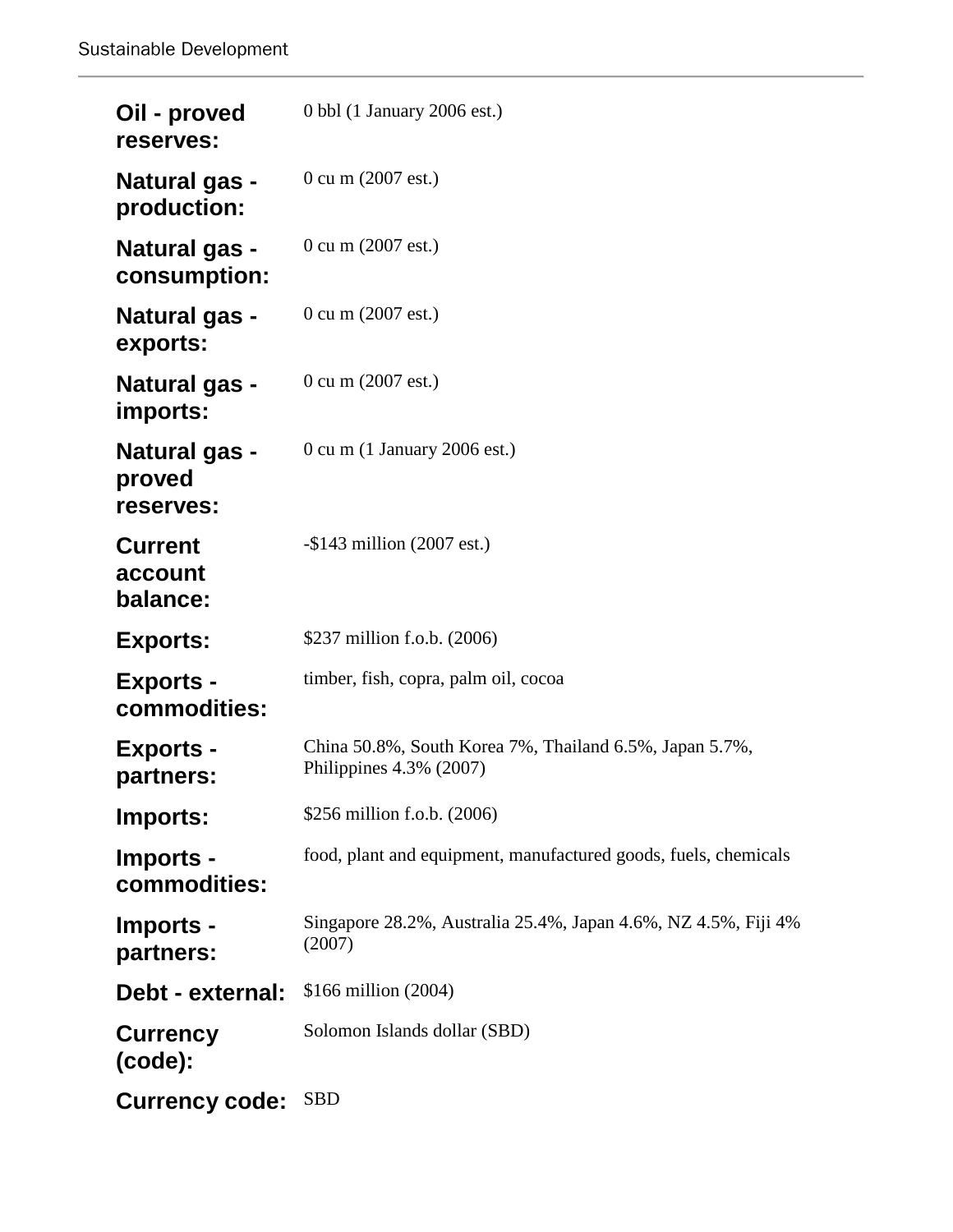| <b>Exchange</b> | Solomon Islands dollars (SBD) per US dollar - NA (2007), 7.3447 |
|-----------------|-----------------------------------------------------------------|
| rates:          | $(2006), 7.5299 (2005), 7.4847 (2004), 7.5059 (2003)$           |

# **Communications Solomon Islands**

| <b>Telephones</b><br>- main lines<br>in use:                     | 7,600 (2006)                                                                                                                         |
|------------------------------------------------------------------|--------------------------------------------------------------------------------------------------------------------------------------|
| <b>Telephones</b><br>- mobile<br>cellular:                       | 10,900 (2007)                                                                                                                        |
| <b>Telephone</b><br>system:                                      | general assessment: NA<br>domestic: NA<br>international: country code - 677; satellite earth station - 1 Intelsat<br>(Pacific Ocean) |
| <b>Radio</b><br>broadcast<br>stations:                           | AM 1, FM 1, shortwave 1 (2004)                                                                                                       |
| <b>Radios:</b>                                                   | 57,000 (1997)                                                                                                                        |
| <b>Televisions:</b>                                              | 3,000 (1997)                                                                                                                         |
| <b>Internet</b><br>country<br>code:                              | .sb                                                                                                                                  |
| <b>Internet</b><br>hosts:                                        | 3,804 (2008)                                                                                                                         |
| <b>Internet</b><br><b>Service</b><br><b>Providers</b><br>(ISPs): | 1(2000)                                                                                                                              |
| <b>Internet</b><br>users:                                        | 8,000 (2006)                                                                                                                         |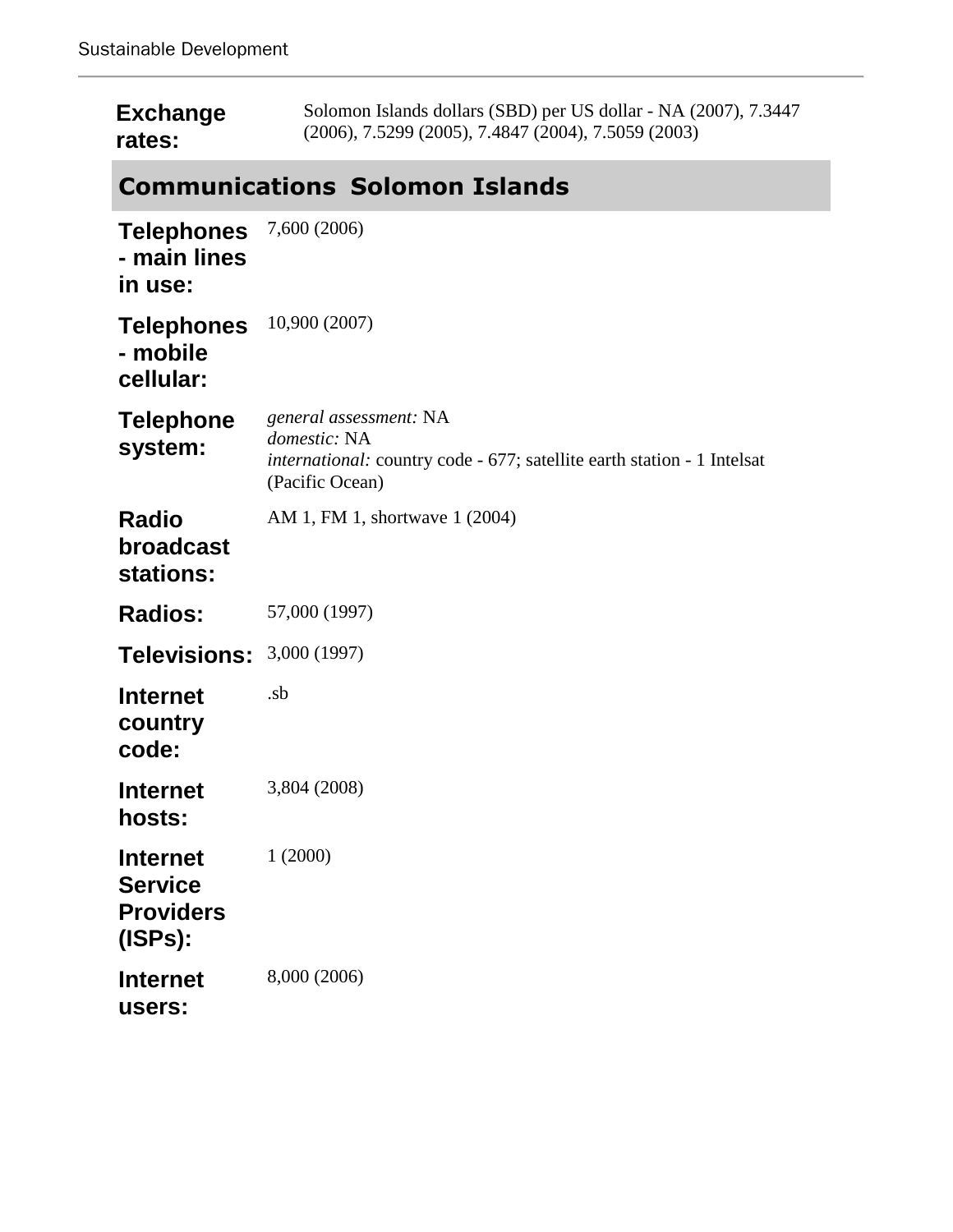| <b>Transportation Solomon Islands</b> |  |  |
|---------------------------------------|--|--|
|---------------------------------------|--|--|

| <b>Airports:</b>                                 | 35 (2008)                                                                                                                                    |
|--------------------------------------------------|----------------------------------------------------------------------------------------------------------------------------------------------|
| <b>Airports -</b><br>with paved<br>runways:      | <i>total</i> : 2<br>1,524 to 2,437 m: 1<br>914 to 1,523 m: 1 (2008)                                                                          |
| <b>Airports -</b><br>with<br>unpaved<br>runways: | total 33 1,524 to 2,437 m 1 914 to 1,523 m 8 under 914 m 24 (2008)                                                                           |
| <b>Heliports:</b>                                | 3(2007)                                                                                                                                      |
| Roadways:                                        | <i>total:</i> 1,360 km<br><i>paved:</i> 33 km<br><i>unpaved:</i> 1,327 km<br><i>note:</i> includes 800 km of private plantation roads (2002) |
| <b>Ports and</b><br>terminals:                   | Honiara, Malloco Bay, Viru Harbor                                                                                                            |

| <b>Military</b>                                                           | <b>Solomon Islands</b>                                                    |
|---------------------------------------------------------------------------|---------------------------------------------------------------------------|
| <b>Military</b><br>branches:                                              | no regular military forces; Solomon Islands Police Force (2009)           |
| <b>Manpower</b><br>available for<br>military<br>service:                  | males age 16-49: 141,051 (2008 est.)                                      |
| <b>Manpower fit</b><br>for military<br>service:                           | males age 16-49: 121,368<br><i>females age 16-49:</i> 122,821 (2009 est.) |
| <b>Manpower</b><br>reaching<br>militarily<br>significant<br>age annually: | male: 7,091<br><i>female:</i> 6,837 (2009 est.)                           |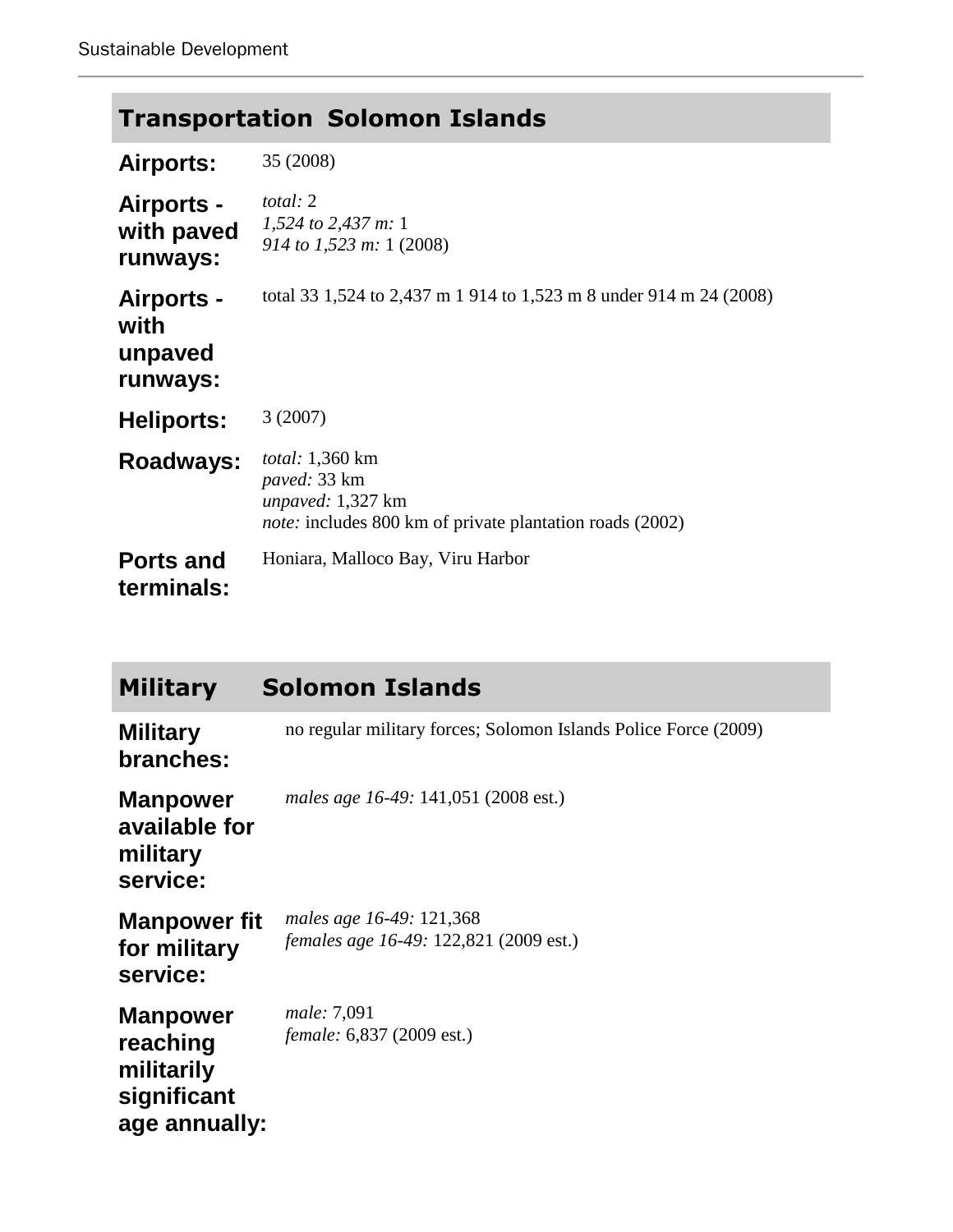| <b>Military</b> | 3% of GDP (2006) |
|-----------------|------------------|
| expenditures:   |                  |

| <b>Transnational</b><br><b>Issues</b>                         | <b>Solomon Islands</b>                                                                                                                                                                                                                                                                         |
|---------------------------------------------------------------|------------------------------------------------------------------------------------------------------------------------------------------------------------------------------------------------------------------------------------------------------------------------------------------------|
| Disputes -<br>international:                                  | since 2003, the Regional Assistance Mission to the Solomon Islands<br>(RAMSI), consisting of police, military, and civilian advisors drawn<br>from 15 countries, has assisted in reestablishing and maintaining civil<br>and political order while reinforcing regional stability and security |
| <b>Refugees</b><br>and<br>internally<br>displaced<br>persons: | <i>IDPs:</i> 5,400 (displaced by tsunami on 2 April 2007) (2007)                                                                                                                                                                                                                               |
|                                                               | This page was last updated on 23 April, 2009                                                                                                                                                                                                                                                   |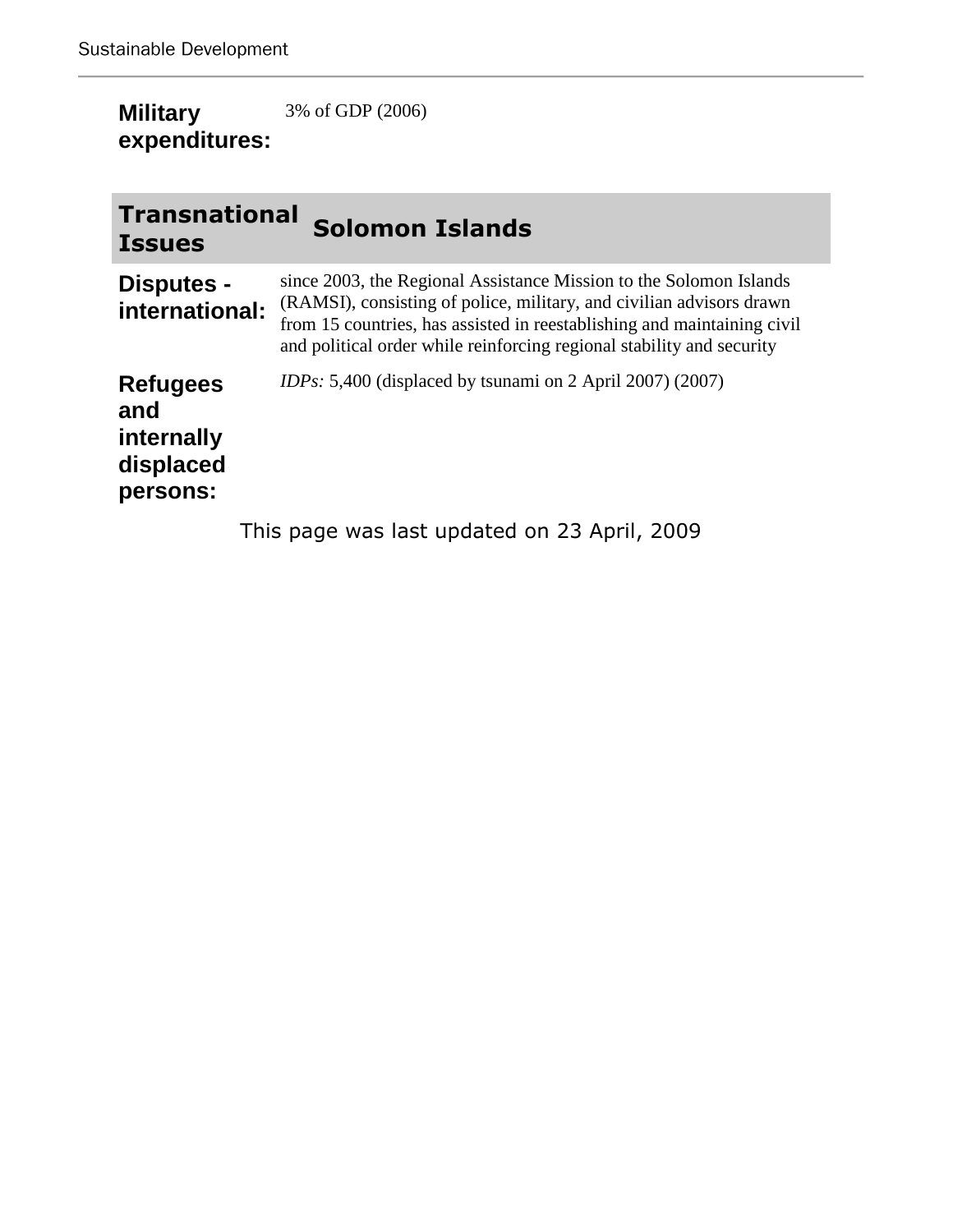## TASK:

### *Sustainable Development Plan*:

You are a consultant employed by the country's government 'Ministry of Development' **to prepare a development plan which will reduce the problems of the country and lead to prosperity. It will then be passed on to the United Nations Development Programme.**

**Devise a plan that would enable the Solomon Islands to move from underdeveloped to developing (short term) to developed (long term). All suggestions must relate to** *realistic* **conditions and can only pertain to what resources are available to the island.** 

**Consider all the** *economic, social, settlement, aid, resources issues, in addition to any other issues you would consider important***.**

The plan **should** be **organized in chart** form, in order to minimize your writing . It would be wise to consider in your organizer possible problems associated with your plans and future directions (think of it as a hypothesis and further questions to ponder).

#### **Resources:**

\* Video: identify the stakeholders (who plans to gain or lose from the current situation), the positive and negative aspects impacting the stakeholders and solutions to the problems.

- \* Soloman Islands package (CIA Factbook, UN website etc.)
- \* Texts and other web sites you can find.

#### **Marking Scheme:**

| Presentation of Plan<br>Neatness, Grammar, Organization                               | /1()                    |  |  |
|---------------------------------------------------------------------------------------|-------------------------|--|--|
| Effectiveness / Viability of Plan<br>Sellable to Solomon Islands and UN               | /2()                    |  |  |
| Sources used properly and logically<br>Shows relationships of concepts and info .used | /10                     |  |  |
| <b>Logical Conclusions</b>                                                            |                         |  |  |
|                                                                                       | TOTAL.<br>$\mathcal{L}$ |  |  |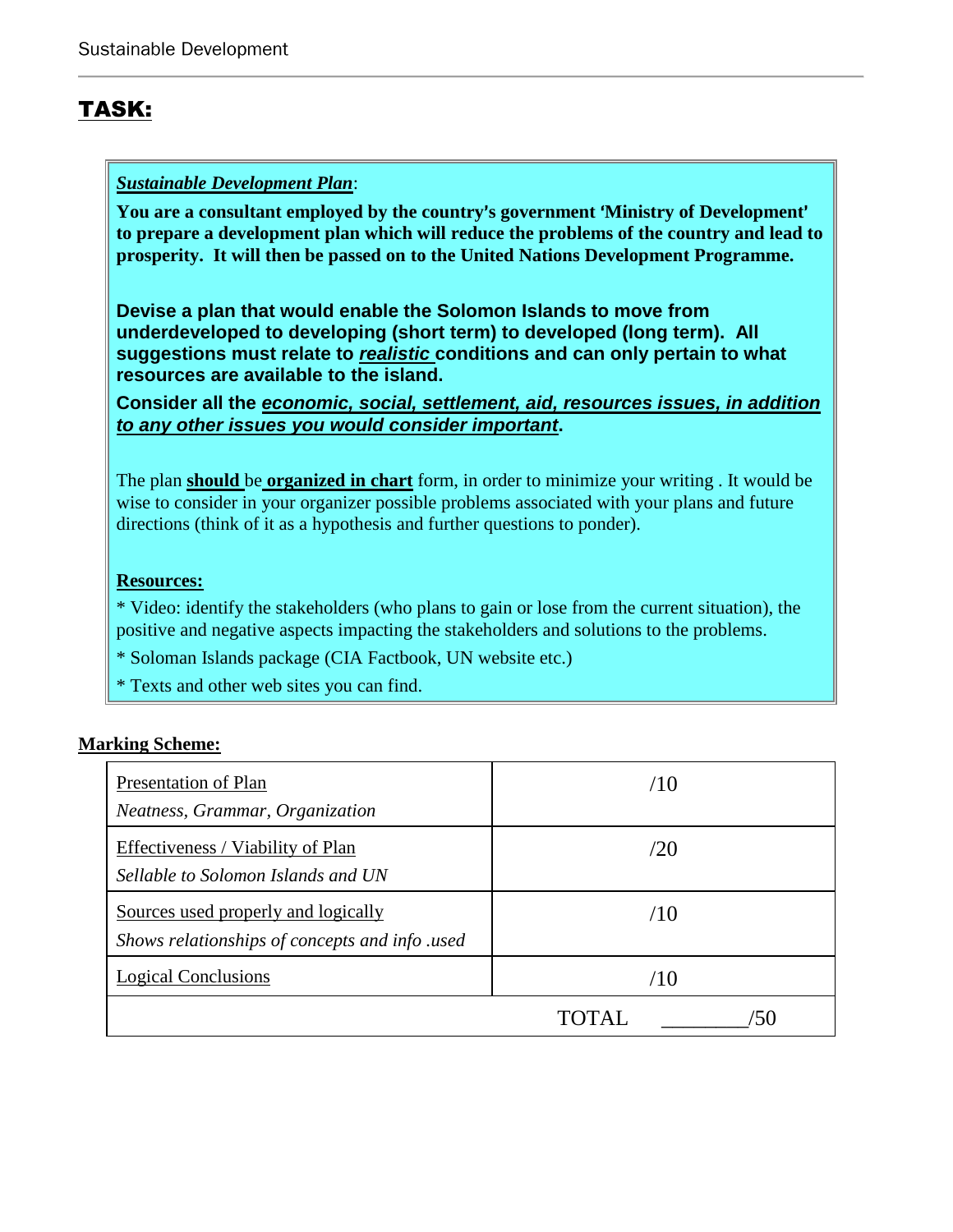## **Solomon Islands Development Issues**

## **Appendix D:**

| <b>Stakeholders</b>       |  | <b>Problems/Issues</b> |                  | <b>Solutions</b>  |                  |
|---------------------------|--|------------------------|------------------|-------------------|------------------|
|                           |  | <b>Short Term</b>      | <b>Long Term</b> | <b>Short Term</b> | <b>Long Term</b> |
| Settlement/<br>Population |  |                        |                  |                   |                  |
| <b>Social</b>             |  |                        |                  |                   |                  |
| <b>Resources</b>          |  |                        |                  |                   |                  |
| <b>Economic</b>           |  |                        |                  |                   |                  |
| Environmental             |  |                        |                  |                   |                  |
| Aid                       |  |                        |                  |                   |                  |